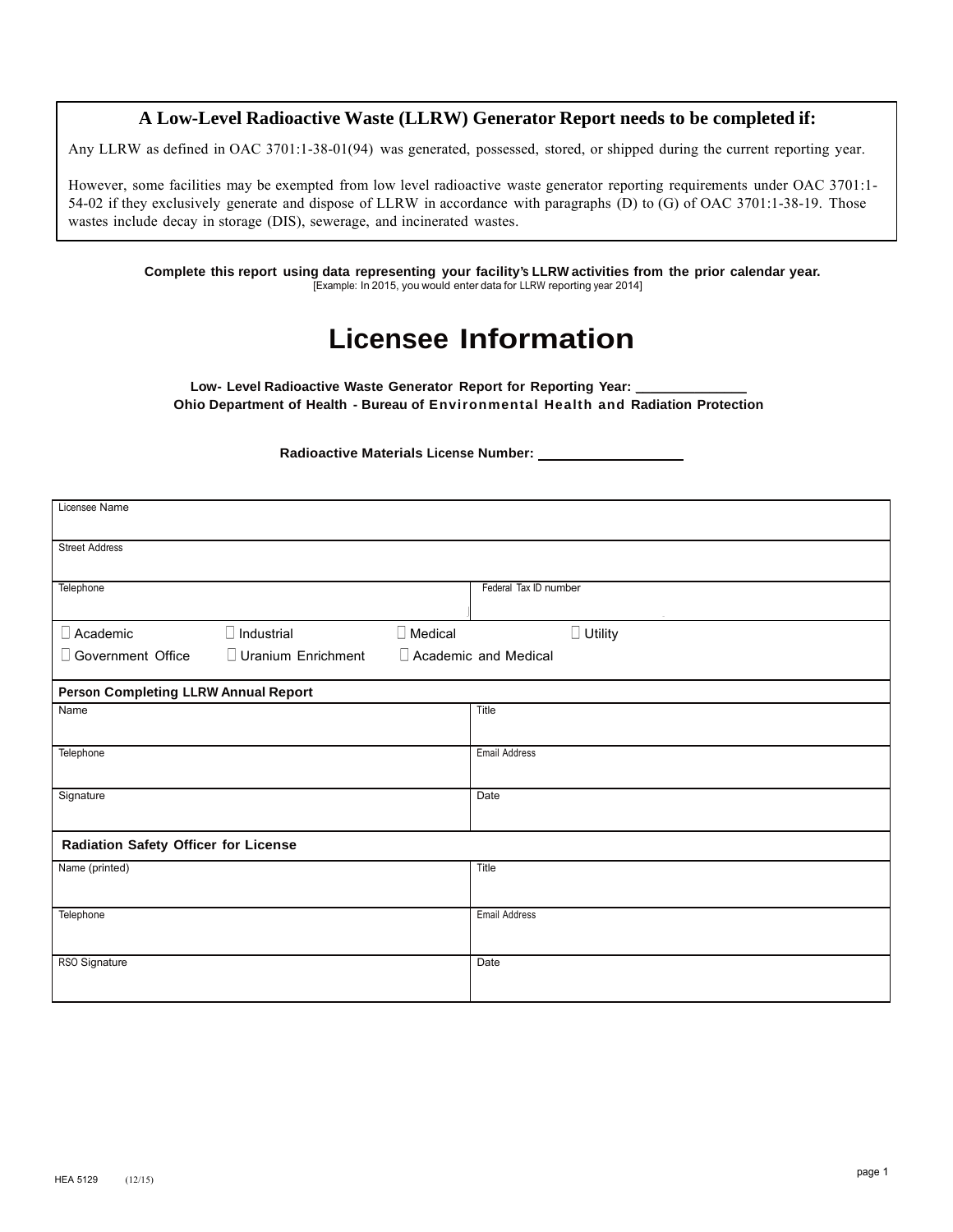## **Table 1a - LLRW Generated and Not Placed in Storage [OAC 3701:1-54-02(A)(2), - 02(E)]**

Complete the following table for the types and amount of waste generated in the current reporting year and not placed into storage. Summarize from your records, and subtotal based on waste class and type, the information requested in the table below.

- In the column "Waste Class," enter the waste classification of A, B or C as defined in OAC 3701:1-54-10.
- In the column "Waste Type," enter the waste type as a generic description of the physical characteristics of the waste. Examples of generic descriptions are dry solid, aqueous liquid, scintillation vials, biological (animal carcasses) or high-volume, low-level radioactive waste (HV-LLRW) from decommissioning or decontamination. HV-LLRW is defined in OAC 3701:1-54-02(C).
- Enter the predominant radionuclides contained in each waste class and type in the column labeled "Radionuclide."
- Enter the total radionuclide activity for each waste class and type in the column labeled "Activity." Indicate by check mark the units of activity that are being used.
- In the column labeled "Volume Generated," enter the volume of waste generated in cubic feet before using waste treatment techniques.
- If the waste was treated, enter the volume of waste after treatment in cubic feet in the column labeled "Volume after Treatment." [Complete information on the processor in table "Generator Certification of Processed Waste" as applicable.]
- Treatment is defined in OAC 3701:1-54-01.
- In the column labeled "Type of Disposal," indicate the disposition of the waste as land burial, vitrification, etc.  $\overline{a}$

| <b>Waste Class</b> | <b>Waste Type</b> | Radionuclide | <b>Activity</b> | <b>Volume Generated</b><br>(cu ft) | Volume after<br>treatment (cu ft) | <b>Type of Disposal</b> |
|--------------------|-------------------|--------------|-----------------|------------------------------------|-----------------------------------|-------------------------|
|                    |                   |              |                 |                                    |                                   |                         |
|                    |                   |              |                 |                                    |                                   |                         |
|                    |                   |              |                 |                                    |                                   |                         |
|                    |                   |              |                 |                                    |                                   |                         |
|                    |                   |              |                 |                                    |                                   |                         |
|                    |                   |              |                 |                                    |                                   |                         |
|                    |                   |              |                 |                                    |                                   |                         |
|                    |                   |              |                 |                                    |                                   |                         |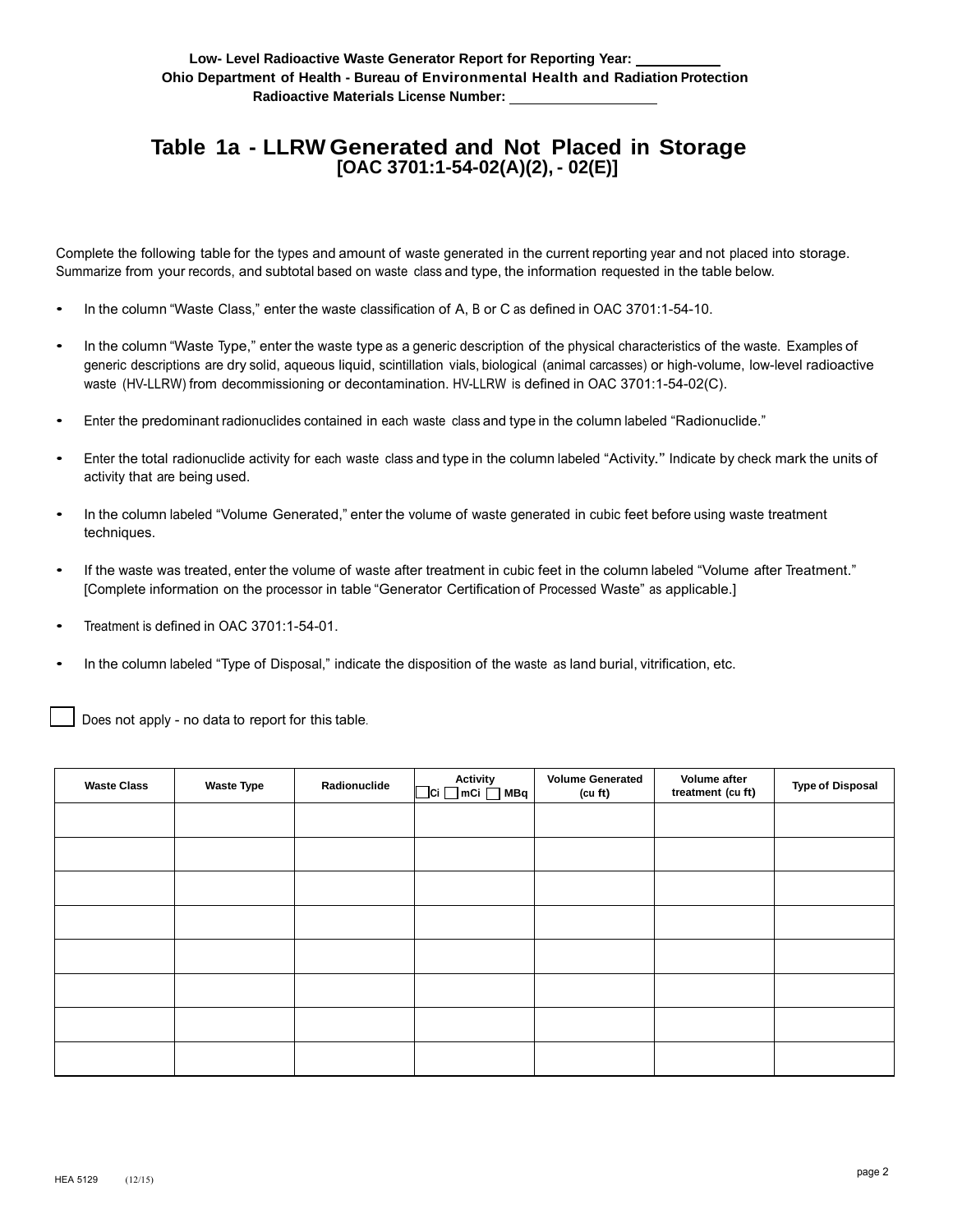## **Table 1b - LLRW Generated and Placed in Storage [OAC 3701:1-54-02(A)(2), - 02(E)]**

Complete the following table for the types and amount of waste generated in the current reporting year and placed into storage. Summarize from your records, and subtotal based on waste class and type, the information requested in the table below.

- In the column "Waste Class," enter the waste classification of A, B or C as defined in OAC 3701:1-54-10.
- In the column "Waste Type," enter the waste type as a generic description of the physical characteristics of the waste. Examples of generic descriptions include dry solid, aqueous liquid, scintillation vials, biological (animal carcasses) or high- volume, low- level radioactive waste (HV-LLRW) from decommissioning or decontamination. HV-LLRW is defined in OAC 3701:1-54-02(C).
- Enter the predominant radionuclides for the waste class and type in the column labeled "Radionuclide."
- Enter the total radionuclide activity for the waste class and type in the column labeled "Activity." Indicate by check mark the units of activity that are being used.
- In the column labeled "Volume Generated," enter the volume in cubic feet of waste generated before treating the waste.
- If the waste was treated, enter the volume of waste (in cubic feet) placed into storage after treatment in the column labeled "Volume After Treatment." [Complete information on the processor in table "Generator Certification of Processed Waste" as applicable.]
- Treatment is defined in OAC 3701:1-54-01.

| <b>Waste Class</b> | <b>Waste Type</b> | Radionuclide | Activity<br>$\Box$ Ci $\Box$ mCi $\Box$ MBq | <b>Volume Generated</b><br>(cu ft) | Volume after<br>treatment (cu ft) |
|--------------------|-------------------|--------------|---------------------------------------------|------------------------------------|-----------------------------------|
|                    |                   |              |                                             |                                    |                                   |
|                    |                   |              |                                             |                                    |                                   |
|                    |                   |              |                                             |                                    |                                   |
|                    |                   |              |                                             |                                    |                                   |
|                    |                   |              |                                             |                                    |                                   |
|                    |                   |              |                                             |                                    |                                   |
|                    |                   |              |                                             |                                    |                                   |
|                    |                   |              |                                             |                                    |                                   |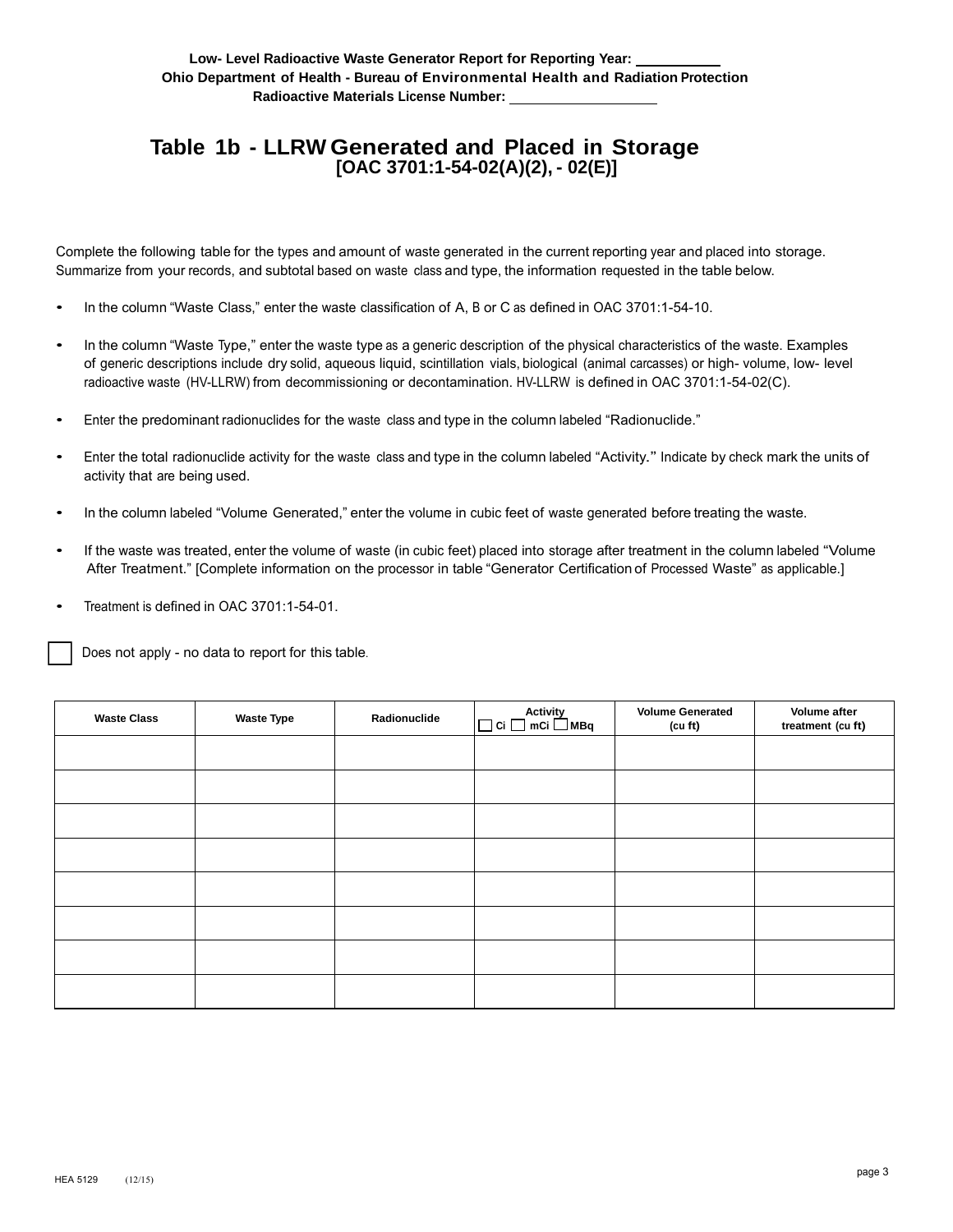## **Prior Reporting Year LLRW Remaining in Storage [OAC 3701:1-54-02(A)(3)]**

- Complete the following table for the types and amounts of LLRW that was placed in storage before Jan. 1, of the current reporting year, and continued to be held in storage as of Dec. 31, of the current reporting year. Summarize from your records, subtotal based on the waste class and type by year, the information requested in the table below.
- In the column labeled "Year Generated," enter the year that the waste was placed into storage.
- Enter the waste classification of A, B or C as defined in OAC 3701:1-54-10 in the column labeled "Waste Class."
- Enter the waste type as a description of the physical characteristics of the waste in the column labeled "Waste Type." Examples of the generic descriptions include dry solid, aqueous liquid, scintillation vials, biological (animal carcasses) or high- volume, low-level radioactive waste (HV-LLRW) from decommissioning or decontamination. HV-LLRW is defined in OAC 3701:1-54-02(C).
- In the column "Radionuclide," enter the predominant radionuclides remaining in the waste as of December 31, of the current reporting year.
- Enter the decay corrected activity of the waste remaining in storage as of Dec. 31, of the current reporting year, in the column labeled "Activity." Indicate by check mark the units of activity that are being used.
- In the column "Volume," enter the volume (in cubic feet) of waste held in storage after any treatment techniques were used.

| <b>Year Generated</b> | <b>Waste Class</b> | <b>Waste Type</b> | Radionuclide(s) | Activity<br>□ Ci □ mCi □ MBq | Volume (cu ft) |
|-----------------------|--------------------|-------------------|-----------------|------------------------------|----------------|
|                       |                    |                   |                 |                              |                |
|                       |                    |                   |                 |                              |                |
|                       |                    |                   |                 |                              |                |
|                       |                    |                   |                 |                              |                |
|                       |                    |                   |                 |                              |                |
|                       |                    |                   |                 |                              |                |
|                       |                    |                   |                 |                              |                |
|                       |                    |                   |                 |                              |                |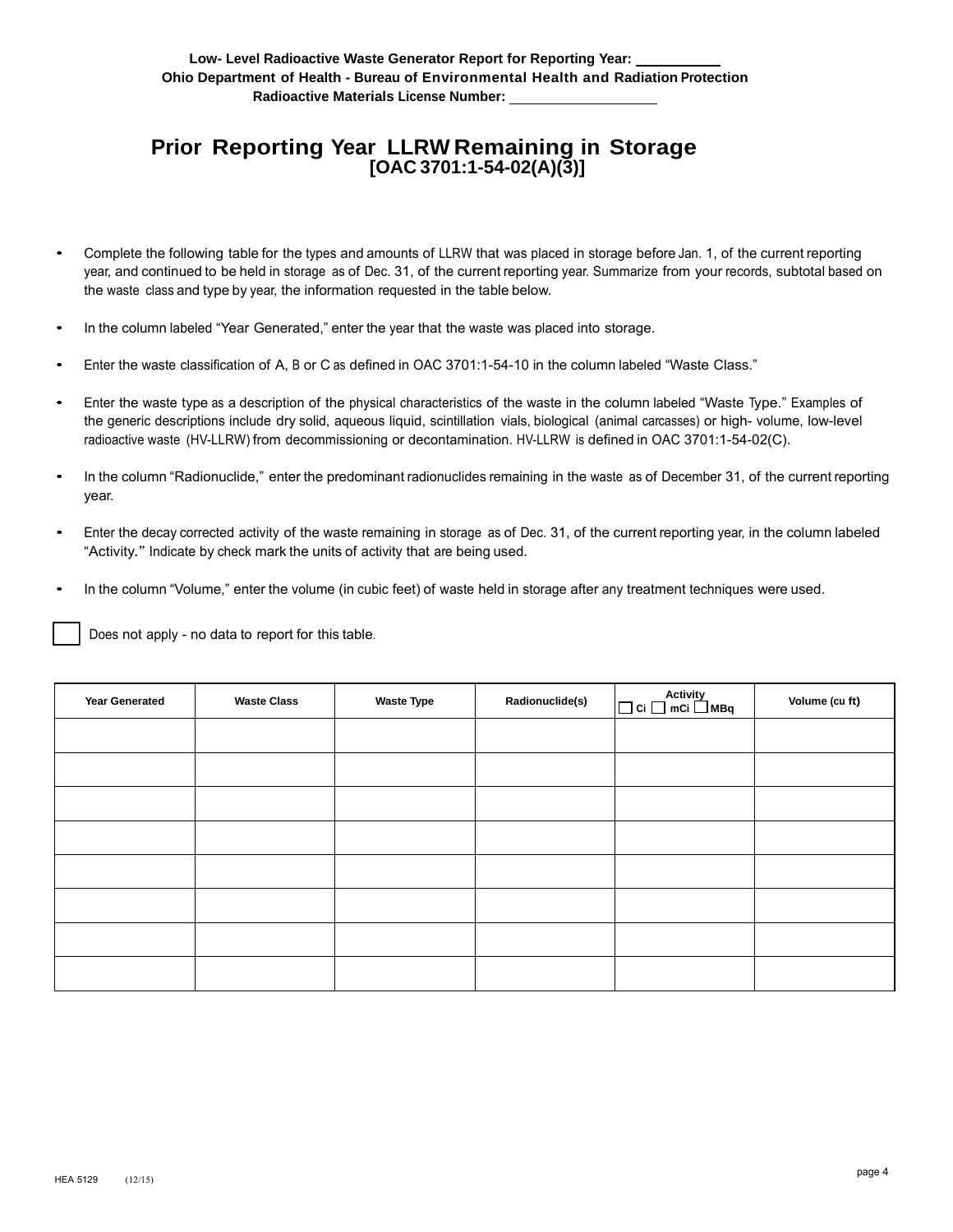#### **LLRW Shipment Information [OAC 3701:1-54-02(A)(4)]**

Identify the types and amount of LLRW shipped in the current reporting year, including carrier or broker, shipment dates and modes of transportation. Provide a summary of the information from your individual waste manifest forms. The summaries may be subtotaled by carrier and destination for a shipment period in lieu of specifying individual dates. For example, a period may be a calendar quarter or a year. Make additional copies of this page if needed.

- In the column "Waste Class," enter the waste classification of A, B or C as defined in OAC 3701:1-54-10.
- In the column "Waste Type," enter the waste type as a generic description of the physical characteristics of the waste as entered on your waste manifest (ref. OAC 3701:1-38-19 Appendix A, OAC 3701:1-50-05).
- In the column "Radionuclide," enter the predominant radionuclides contained in each waste class and type.
- Enter the total radionuclide activity in the column labeled "Activity" for each waste class and type. Indicate by check mark the units of activity that are being used.
- In the column labeled "Volume," enter the volume of waste transported by the carrier/broker in cubic feet. (Note: there are 35.3 cu. ft. in a cubic meter.)
- Enter the final destination/disposal site (City, State / Facility name). List only one disposal site per table.
- Make as many copies of this page as needed.

| Carrier/Broker                            |                          |               | Shipment date(s)/period      |                |  |
|-------------------------------------------|--------------------------|---------------|------------------------------|----------------|--|
| Final Destination                         |                          | Disposal Site |                              |                |  |
| Mode of Transportation (OAC 3701:1-50-05) |                          |               |                              |                |  |
| air]<br>public highway                    | $\rfloor$ rail<br>vessel |               |                              |                |  |
| <b>Waste Class</b>                        | <b>Waste Type</b>        | Radionuclide  | Activity<br>□ Ci □ mCi □ MBq | Volume (cu ft) |  |
|                                           |                          |               |                              |                |  |
|                                           |                          |               |                              |                |  |
|                                           |                          |               |                              |                |  |
|                                           |                          |               |                              |                |  |
|                                           |                          |               |                              |                |  |
|                                           |                          |               |                              |                |  |
|                                           |                          |               |                              |                |  |
|                                           |                          |               |                              |                |  |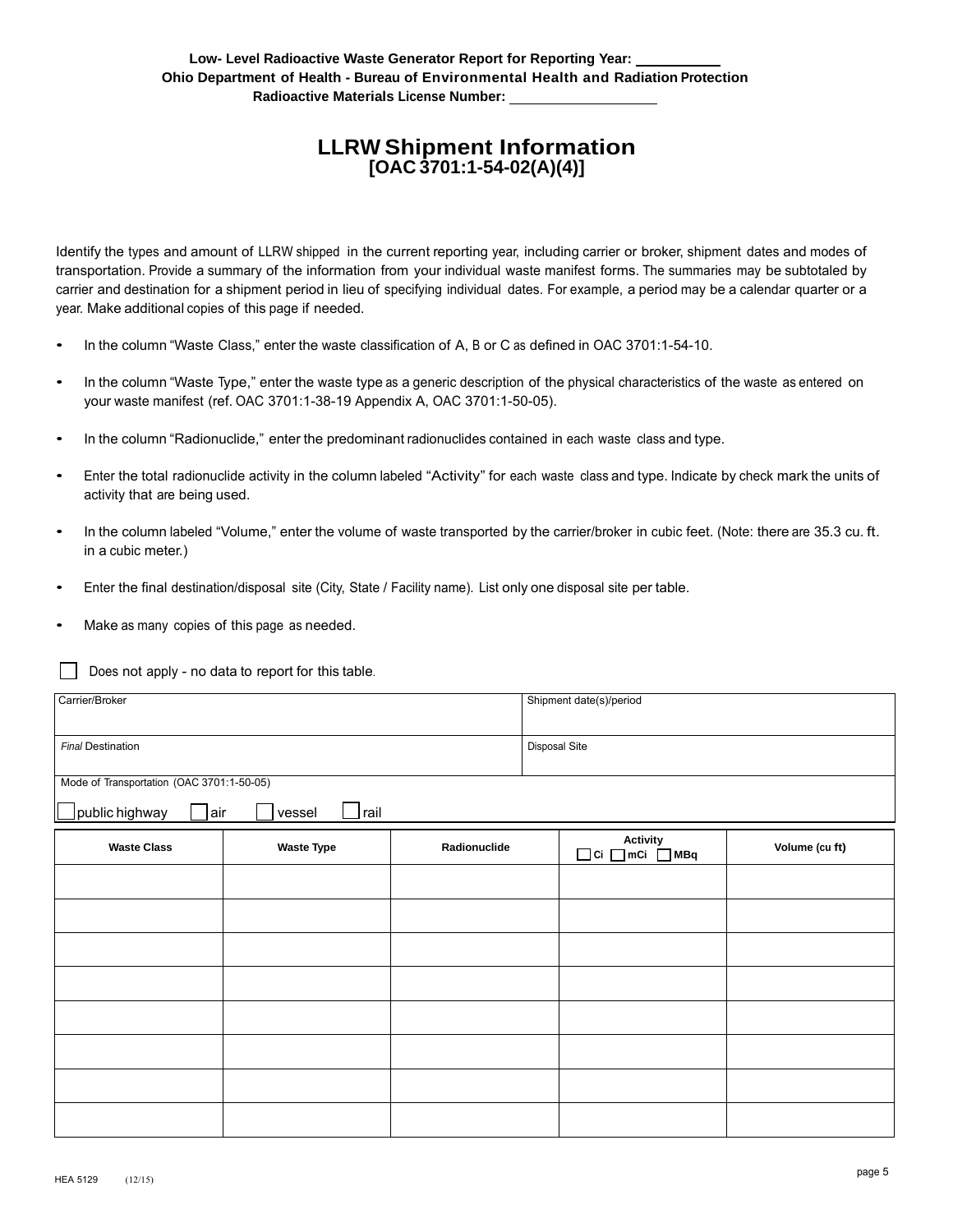## **LLRW General Information**

Was any LLRW stored or shipped in the prior reporting year that was not reported in last year's report?

 $\Box$  Yes  $\Box$  No [OAC 3701:1-54-02(A)(5)]

If yes, describe the types and amounts.

Describe the methods used to treat, store and dispose of LLRW. [OAC 3701:1-54-02(A)(6)]

Describe actions taken, or planned to be taken, to reduce the LLRW volume or production [OAC 3701:1-54-02(A)(7)]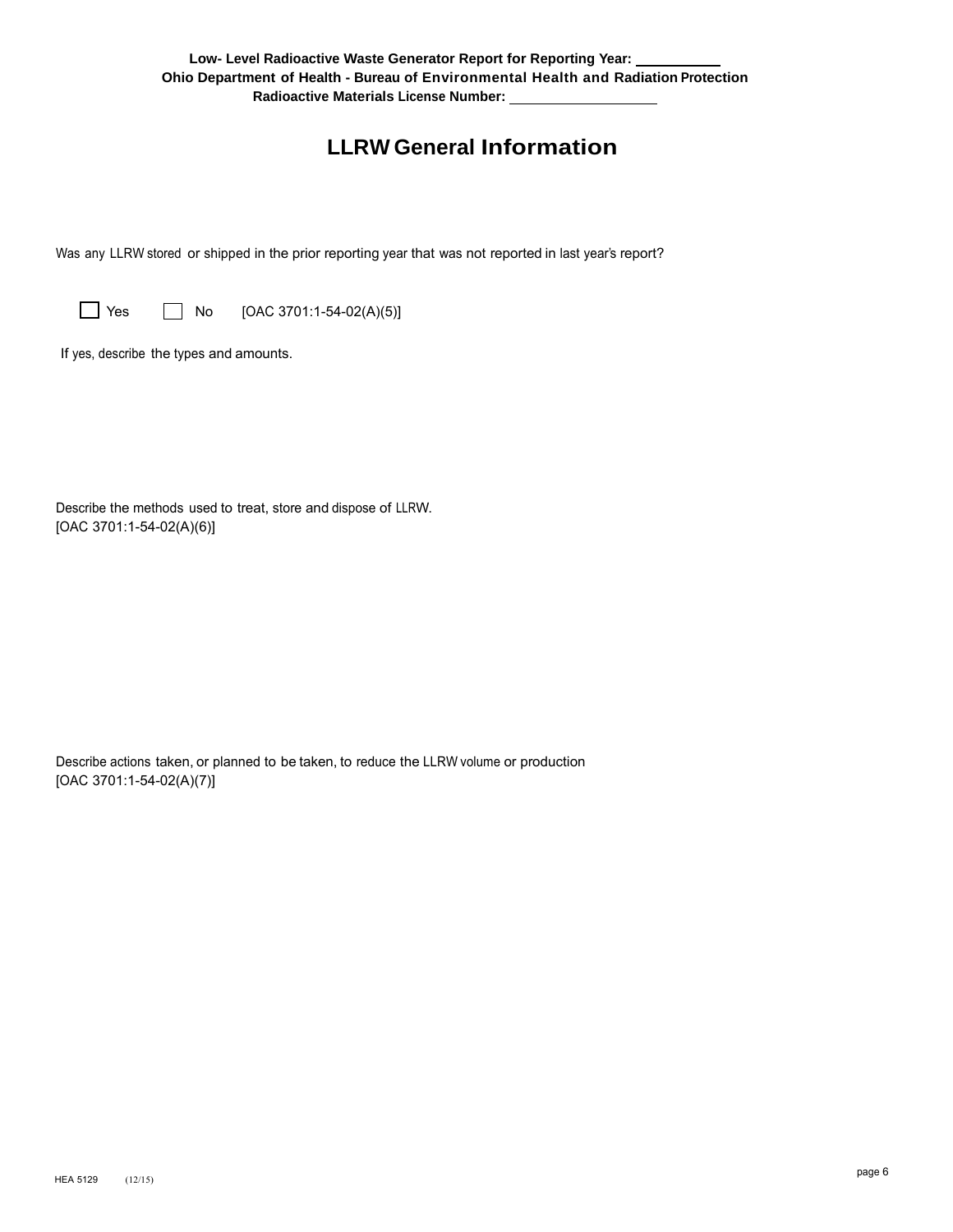## **Anticipated Next Reporting Year LLRW Generation [OAC 3701:1-54-02(A)(8)]**

If the anticipated types and amount of waste to be generated or placed in storage during the next reporting year will be approximately the same as the current reporting year check the box below. Otherwise, complete the table below estimating the type and amount of LLRW to be generated or placed in storage during the next reporting year.

Approximately the same as the current reporting year.

| <b>Waste Class</b> | <b>Waste Type</b> | Radionuclide | $\begin{array}{c}\n\text{Activity}\n\quad \Box \text{ Ci} \ \Box \text{ mCi} \ \Box \text{ MBq}\n\end{array}$ | Volume (cu ft) |
|--------------------|-------------------|--------------|---------------------------------------------------------------------------------------------------------------|----------------|
|                    |                   |              |                                                                                                               |                |
|                    |                   |              |                                                                                                               |                |
|                    |                   |              |                                                                                                               |                |
|                    |                   |              |                                                                                                               |                |
|                    |                   |              |                                                                                                               |                |
|                    |                   |              |                                                                                                               |                |
|                    |                   |              |                                                                                                               |                |
|                    |                   |              |                                                                                                               |                |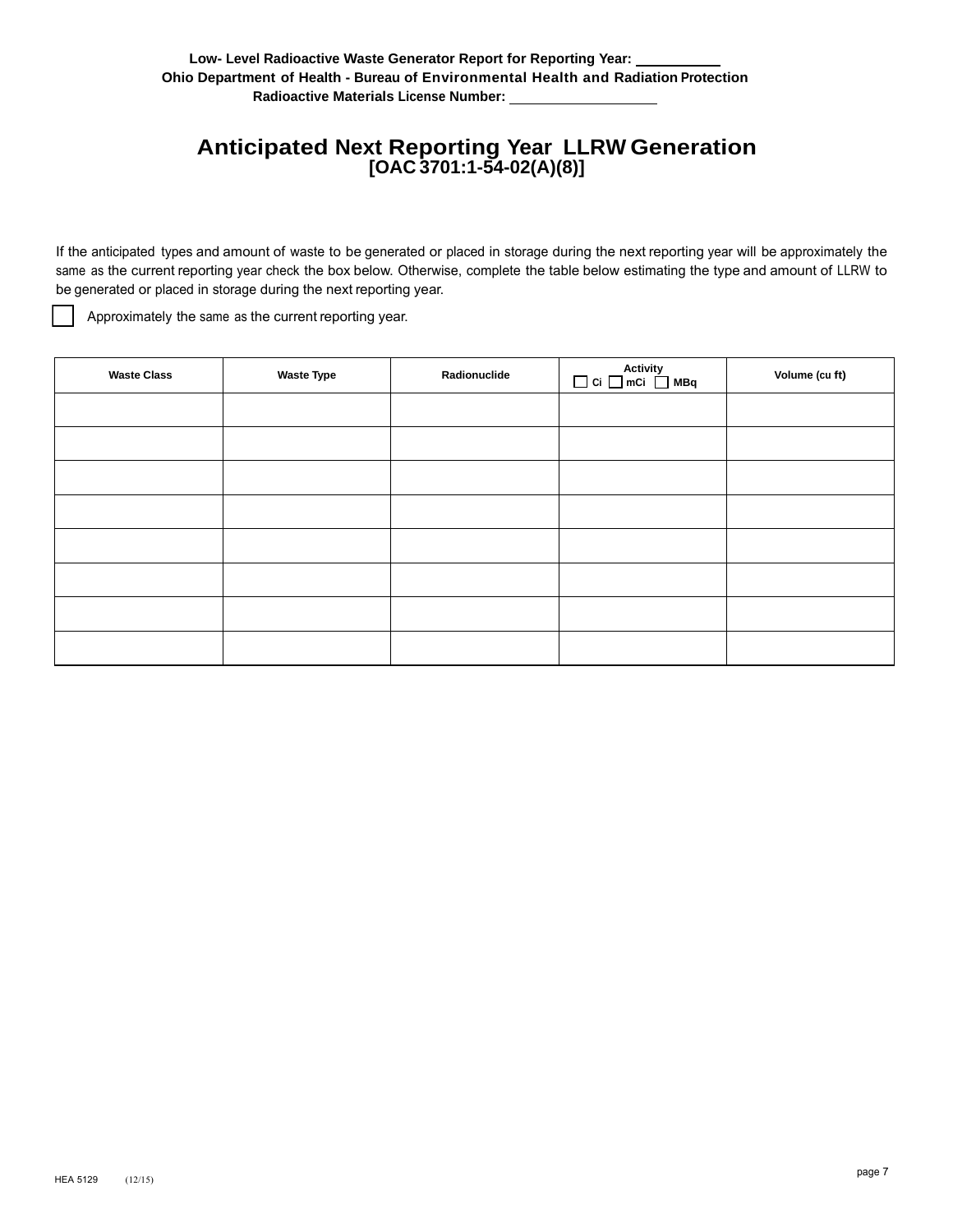### **Generator Certification of Processed Waste [OAC 3701:1-54-02(E)]**

Was any low-level radioactive waste sent to a processor for the purpose of treating the low-level radioactive waste, and either returning the waste to the generator or disposing of the waste on behalf of the generator?

| Yes |  | uп |
|-----|--|----|
|-----|--|----|

If yes, complete the following table for low level radioactive waste that was sent out for volume reduction. The date is the date shipped. The volume shipped is the initial volume of the shipment being sent out for volume reduction. Indicate who the processor was and what treatment was used (e.g. compaction, incineration). Indicate for that particular shipment the volume of waste returned or disposed on behalf of the generator. If the waste was returned to the generator, include the date of the return by the processor.

| Date | <b>Volume Shipped</b> | Processor | <b>Process Technique</b> | <b>Volume Return or Disposed</b> | <b>Return Date</b> |
|------|-----------------------|-----------|--------------------------|----------------------------------|--------------------|
|      |                       |           |                          |                                  |                    |
|      |                       |           |                          |                                  |                    |
|      |                       |           |                          |                                  |                    |
|      |                       |           |                          |                                  |                    |
|      |                       |           |                          |                                  |                    |
|      |                       |           |                          |                                  |                    |
|      |                       |           |                          |                                  |                    |
|      |                       |           |                          |                                  |                    |
|      |                       |           |                          |                                  |                    |
|      |                       |           |                          |                                  |                    |
|      |                       |           |                          |                                  |                    |
|      |                       |           |                          |                                  |                    |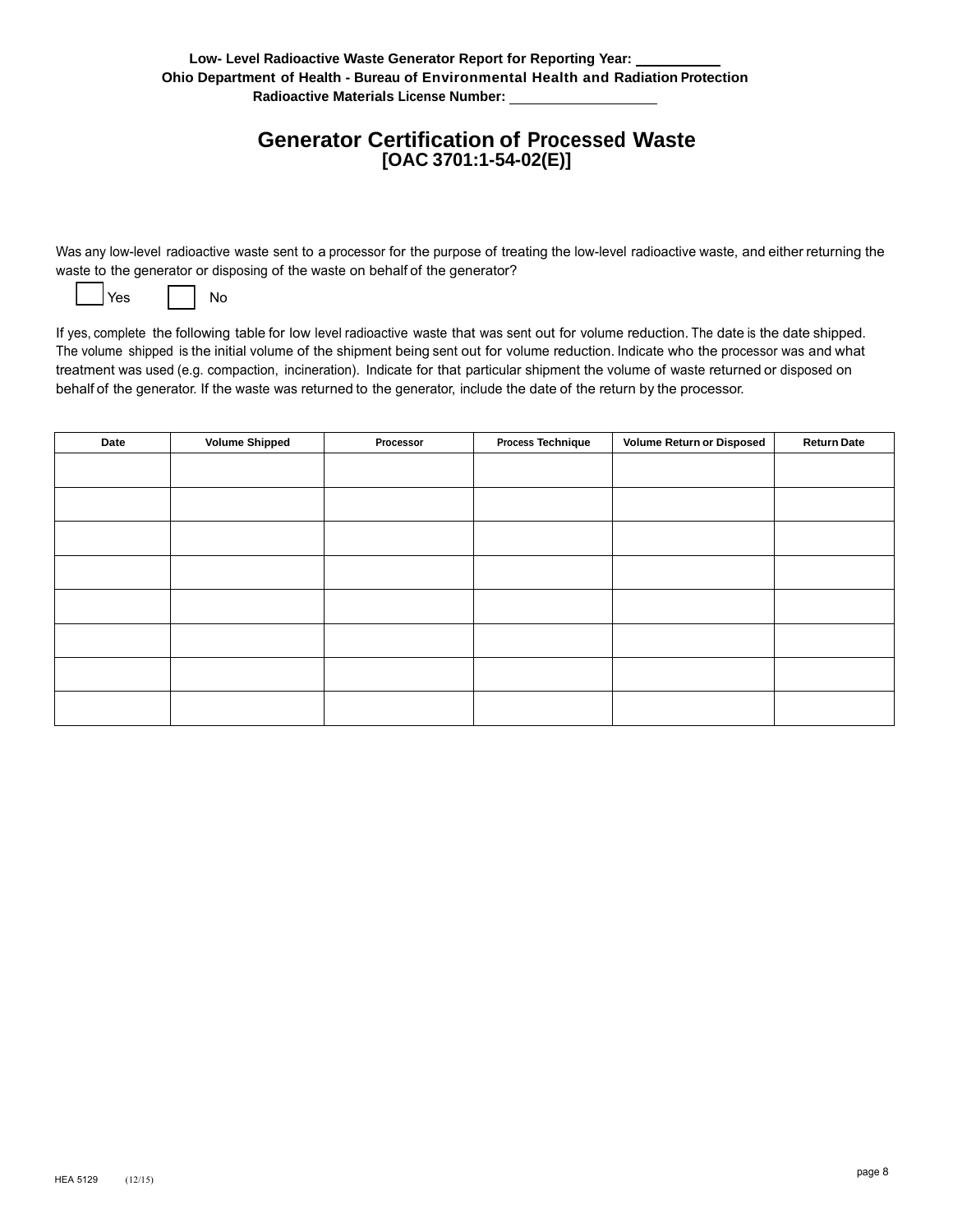#### **Supplemental Information to the LLRW Generators Report**

#### **Introduction**

The attached forms consisting of questions and tables are provided on behalf of the director. Requested information is required for the annual LLRW report submission. Efforts were taken to minimize the required effort on the part of the waste generator while fulfilling the information collection requirements in accordance with Ohio Administrative Code (OAC) rule 3701:1-54-02.

#### **An important distinction for LLRW generators to understand while completing the report is that the current reporting year is data from the last calendar year. For example: In 2015, you would enter 2014 data for LLRW reporting year 2014.**

The contents of the annual LLRW report are:

- Licensee Information (with generator information)
- Table 1a LLRW Generated and Not Placed in Storage
- Table 1b LLRW Generated and Placed Into Storage
- Prior-Reporting Year LLRW Remaining in Storage
- LLRW Shipment
- LLRW General
- Anticipated Next Reporting Year LLRW
- Generator Certification of Processed Waste

Each report page has its own instructions on how to complete the table for that page. If the table does not apply to your facility, mark the box indicating that you have no data to report. The following information is intended to clarify potential or common questions that generators may have when completing the reports. Address specific questions with the LLRW Generator Report to the Bureau of Environmental Health and Radiation Protection, Radiological Health and Safety-Nuclear Materials Support.

#### **Who needs to file a LLRW generator report?**

A LLRW generator report needs to be completed if:

• Any LLRW as defined in OAC 3701:1-38-01(94) was generated, possessed, stored, or shipped during the current reporting year.

Facilities may be exempted from low level radioactive waste generator reporting requirements under OAC 3701:1-54-02 if they exclusively generate and dispose of LLRW in accordance with paragraphs (D) to (G) of OAC 3701:1-38-19. Those wastes include decay in storage (DIS), sewerage, and incinerated wastes which were previously reportable.

#### **Licensee Information**

The organization classification is determined by the licensee. Licensees that are both medical and academic facilities can choose whether they want to identify themselves as academic or medical or both, depending on how they interpret their waste streams. All commercial facilities that do not have a general category are listed under "Industrial". Utilities can be any electrical power generator (including coal), and water and sewer treatment facilities.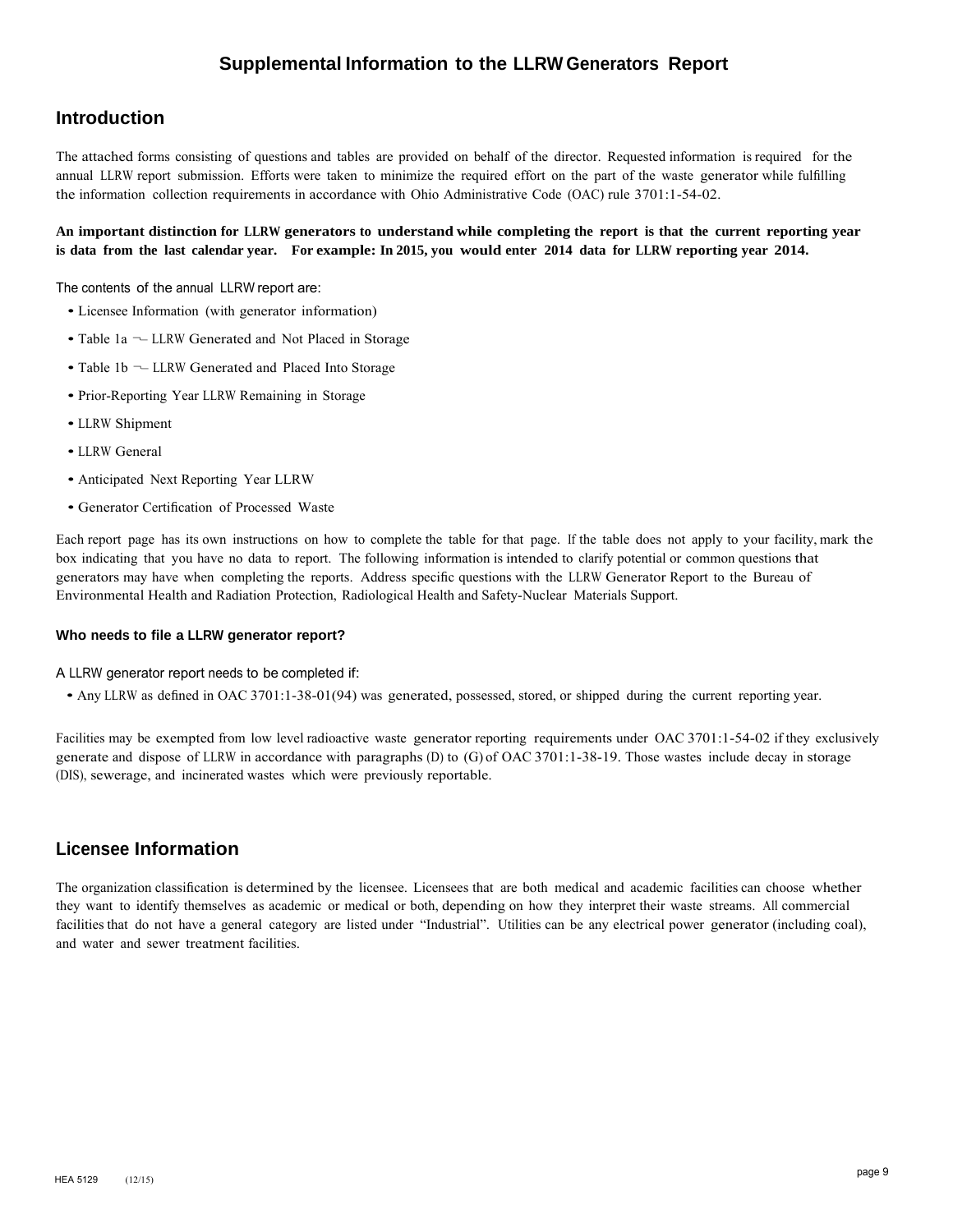#### **LLRW Generation and Storage Information**

NORM and NARM radioactive wastes **do not** meet the definition of LLRW and are not required to be reported, and should not be reported. Reporting of such wastes may artificially increase the volume of low-level radioactive waste generated. NARM and NORM radioactive materials are defined in OAC 3701:1-38-01. Examples of NORM/NARM material include F-18, Tl-201, Ga-68, Gd-153, and Ra-226.

Tables 1a and 1b request information on the activity and volumes of waste generated in the current reporting year and their final volume after treatment. The two tables segregate the listing of waste based on the disposition (storage vs. disposal) of the waste. Any waste listed in Table 1a should not be listed in Table 1b, or vice versa.

Table 1a is for LLRW generated and disposed in the current reporting year.

Table 1b is for LLRW generated and placed for storage awaiting disposal. LLRW held in storage more than forty-two months are subject to fees in accordance with OAC 3701:1-54-02 (B)(2). Licensees that continue to hold LLRW beyond five years may be subject to additional conditions as found in OAC 3701:1-54-03, the Assured Isolation Facility rule.

The table "Prior Reporting Year LLRW Remaining in Storage" requests information on the volume and activity of LLRW remaining in storage as of December 31, of the current reporting year, that was generated before January 1, of the current reporting year. The information is to be broken down by its waste class and waste type with the calculated radionuclide activity of the waste as of December 31, of the current reporting year, and subtotaled by the year that the waste was placed into storage.

LLRW class descriptions of Class A, B, and C may be referenced in OAC 3701:1-54-10.

All radioactive waste containing exclusively radionuclides with a half-life of less than five years is class A waste regardless of the activity. Typical waste types include, but are not limited to; animal carcass; bulk aqueous liquid; bulk scintillation fluid; construction debris; dry/solid or dry active waste (less than 0.5% free standing liquid); liquid mixed waste (radioactive and hazardous); scintillation vials; sealed sources and devices; biological or pathological media; ion exchange resin and media; and contaminated soils.

The activity of the radioactive waste is the activity contained within the waste container when the container is segregated for disposal or it has been closed to preclude further additions of radioactive materials and waste.

Mixed hazardous waste is waste that contains radioactive and hazardous waste. Scintillation fluid and scintillation vials are a special category of mixed radioactive / hazardous that should be entered separately as bulk scintillation fluid or scintillation vials. (Note: mixed wastes must be maintained in accordance with EPA regulations and guidelines. Contact Ohio EPA for the current regulation and policy on handling mixed waste.)

The volume after commercial treatment may be estimated from the treatment of generated waste in prior years if this information is not available from the commercial facility at the time of reporting.

For the purposes of this report, the return of nuclear medicine radioactive materials to the originating pharmacy, or returning a sealed source or device to the manufacturer, is considered a transfer of radioactive material and not a waste generation or a waste shipment.

Questions regarding the accounting of satellite waste accumulation are occasionally raised. The radioactive waste at satellite accumulation sites **must** be accounted for and reported, but **when** it is accounted for and reported depends on the licensees operation. It is the responsibility of the licensee to verify that all the waste is accounted for, whether the waste is included in the current year's report or the following year's report. Therefore, if the satellite accumulation containers are partially filled, then the low-level radioactive waste does not need to be reported in the current year, if it will be reported in the following year when the waste container is closed and/or collected for disposal.